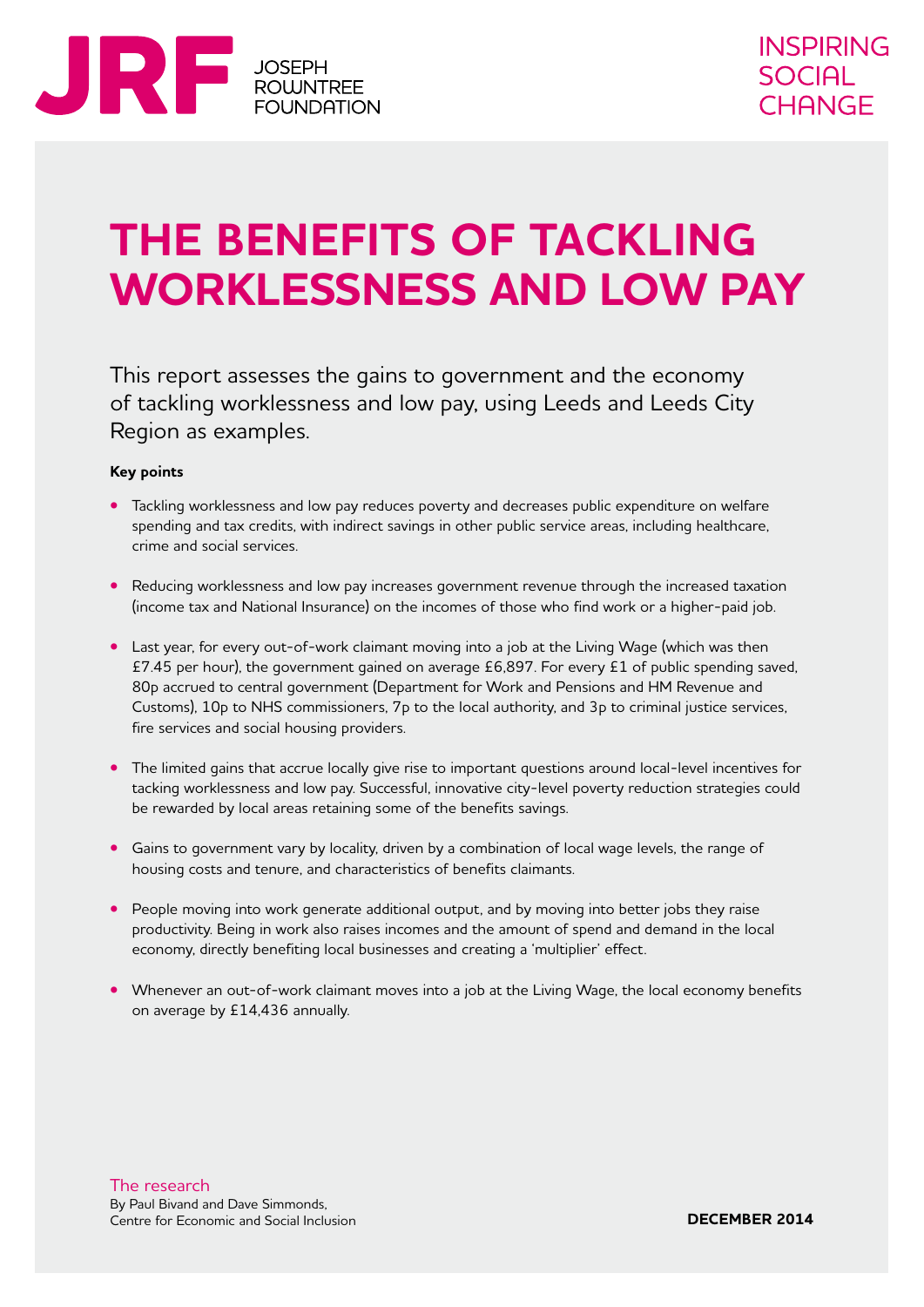# **BACKGROUND**

This study assesses the gains to government and the economy of tackling worklessness and low pay. Getting an individual into work, or into better-paid work, increases personal and household income and reduces poverty. It also delivers significant economic gains. Exploring these gains using Leeds and Leeds City Region as examples, this research examines the impacts of a more integrated approach to jobs, growth and poverty reduction.

## **Government gains**

Tackling worklessness and low pay reduces poverty and decreases public expenditure on welfare and tax credits, with indirect savings in other public services, and increases revenue through additional tax.

| Figure 1 - Gains to government from tackling worklessness and low pay |  |
|-----------------------------------------------------------------------|--|
|                                                                       |  |

| Source of gain                       | Responsibility and breakdown                                                                                                                                          |  |  |
|--------------------------------------|-----------------------------------------------------------------------------------------------------------------------------------------------------------------------|--|--|
| Out-of-work benefits*                | Department for Work and Pensions (DWP): Jobseekers' Allowance,<br>Employment and Support Allowance, Income Support/Incapacity<br>Benefit/Severe Disablement Allowance |  |  |
|                                      | HM Revenue and Customs (HMRC): Child Tax Credit                                                                                                                       |  |  |
| In-work benefits*                    | HMRC; includes Working Tax Credit and Child Tax Credit                                                                                                                |  |  |
| Housing Benefit*                     | Local authority administered for DWP                                                                                                                                  |  |  |
| Council Tax support**                | Local authority funded and administered                                                                                                                               |  |  |
| Administrative costs                 | Jobcentre Plus job-search activity, Housing Benefit, Council Tax support<br>and tax credits, plus programme delivery costs                                            |  |  |
| Tax revenues                         | Tax and National Insurance (NI) revenue from employees and employers                                                                                                  |  |  |
| Measured indirect costs              | Metrics for quantifying reduced health service, police and criminal<br>justice costs                                                                                  |  |  |
| Other, non-quantified indirect costs | The strain poverty places on local services, e.g. housing, education,<br>social and environmental services                                                            |  |  |

\* Included in Universal Credit \*\* Not included in Universal Credit

For every out-of-work claimant moving into a job at the Living Wage – which was £7.45 per hour during the period the data reflects – the government gained on average £6,897 (£6,800 in Leeds); the gain is £265 (£176 in Leeds) for someone on Minimum Wage moving to the Living Wage. The latter gain is small because employees receiving the Living Wage may remain eligible for in-work benefits.

Figure 2 breaks down the cumulative gains of tackling worklessness, but the gains identified in Leeds and Leeds City Region do not accrue to local public services.

## **Figure 2 – Annual per capita gains from out-of work claimants moving to Living Wage work**

| Source of gain         | <b>National</b> | <b>Leeds City Region</b> | <b>City of Leeds</b> |
|------------------------|-----------------|--------------------------|----------------------|
| Benefit savings        | £2.998          | £2.494                   | £2,981               |
| Administration savings | £646            | £651                     | £648                 |
| Direct taxation        | £1.959          | £1.959                   | £1.959               |
| Reduced health costs   | £846            | £766                     | £750                 |
| Reduced crime costs    | £448            | £410                     | £461                 |
| Total                  | £6.897          | £6.280                   | £6,800               |

Based on Leeds, moving 10,000 out-of-work claimants into Living Wage jobs would generate £68m annually in gains to government; moving 40,000 people would generate £272m.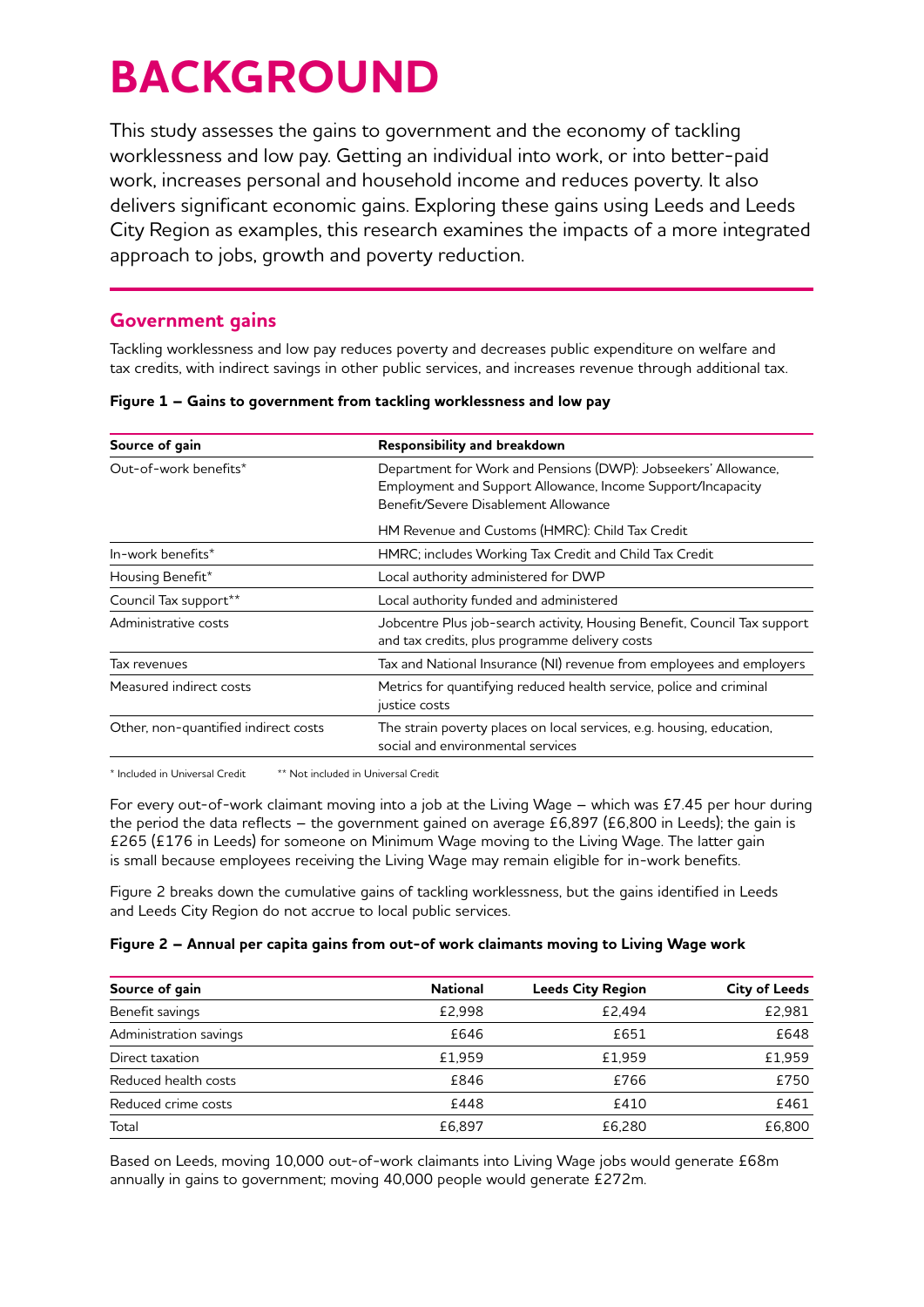## Who benefits from the gains?

The accrual for every £1 of public spending saved is: 80p to central government; 10p to NHS commissioners; 7p to the local authority; 3p to criminal justice services, fire services and social housing providers. The limited scale of gains accruing locally raises important questions around local-level incentives for tacking worklessness and low pay.

#### Local variation in gains

Gains vary locally through: local wage levels and types of jobs; housing costs and tenure, with varying rent levels across areas/housing types impacting on Housing Benefit levels; claimants' characteristics (numbers on health-related benefits, age, gender).

## **Impacts on local economies**

People paid the Living Wage should be sufficiently productive to cover their labour costs, wages, employer NI and pensions. The extra output and productivity could contribute to economic growth. Getting into work, or better-paid work, increases incomes and people's disposable expenditure and raises spend and demand in the local economy, directly benefiting local businesses and creating a 'multiplier' effect. Areas with high levels of in-work poverty would gain the most from increasing pay levels.

Whenever an out-of-work claimant moves into a Living Wage job, the local economy benefits on average by £14,436 annually, of which £1,303 is the multiplier. Someone moving from low-paid work to a Living Wage job benefits the economy by £428 annually; the gain is limited because many jobs are part-time and may still be below NI thresholds.

## Summary of gains

Figure 3 summarises the gains from tackling worklessness and low pay, based on Leeds City Region.

|  |  |  | Figure 3 - Government and economic gains (Leeds City Region) |
|--|--|--|--------------------------------------------------------------|
|--|--|--|--------------------------------------------------------------|

|               | Halve<br>unemboyment <sup>1</sup> | 10,000<br>unemployed<br>into work | <b>Halve</b><br>numbers<br>in low pay <sup>2</sup> | 10,000 from<br>low pay to<br><b>Living Wage</b> |
|---------------|-----------------------------------|-----------------------------------|----------------------------------------------------|-------------------------------------------------|
| Fiscal gain   | £408m a year                      | £62m a year                       | £36m a year                                        | £2.4m a year                                    |
| Economic gain | £952m a year                      | £146m a year                      | £60m a year                                        | £4.0m a year                                    |

<sup>1</sup> Halving unemployment: from 8.6% to 4.3%, or from 130,000 to 65,000. 2 Halving the numbers in in-work poverty: from 150,000 to 75,000.

# **Cost-benefit analysis**

Most people move out of poverty and into work or higher-paid jobs without support from programmes. However, some people need help through Welfare to Work programmes. Others use Jobcentre Plus or local support schemes. Comparing the costs of helping people into work with the benefits gained highlights the potential cost effectiveness of well-designed and delivered schemes.

# **Implications for city policy**

## Linking strategies for growth and poverty reduction

The financial case for linking growth and poverty reduction is clear. Connecting people in poverty to jobs with decent pay reduces welfare demand. Conversely, the costs of alleviating the impacts of worklessness and low pay raise demands on public finances. Alleviating poverty needs to form an integral part of plans to boost local economic growth and a central component of long-term strategies for managing demand on public services.

## Clearer local incentives

At city level, however, the gains in reducing poverty are not always apparent, because most of the direct measurable gains accrue to national government. Local partners have no clear incentive to tackle worklessness and low pay in local growth strategies, or to make the most efficient, effective choices for local circumstances. Successful, innovative poverty reduction strategies could be rewarded by local areas retaining some benefits savings, thereby incentivising local partners to invest more resources, time and energy in promoting balanced, inclusive economic growth.

## Sound evidence base

Cities need a sound evidence base for the spending on workless and low-paid people, including identifying the key influences that move people in and out of poverty. Greater recognition is also needed of how much the drivers of poverty vary locally, to tailor local strategies appropriately.